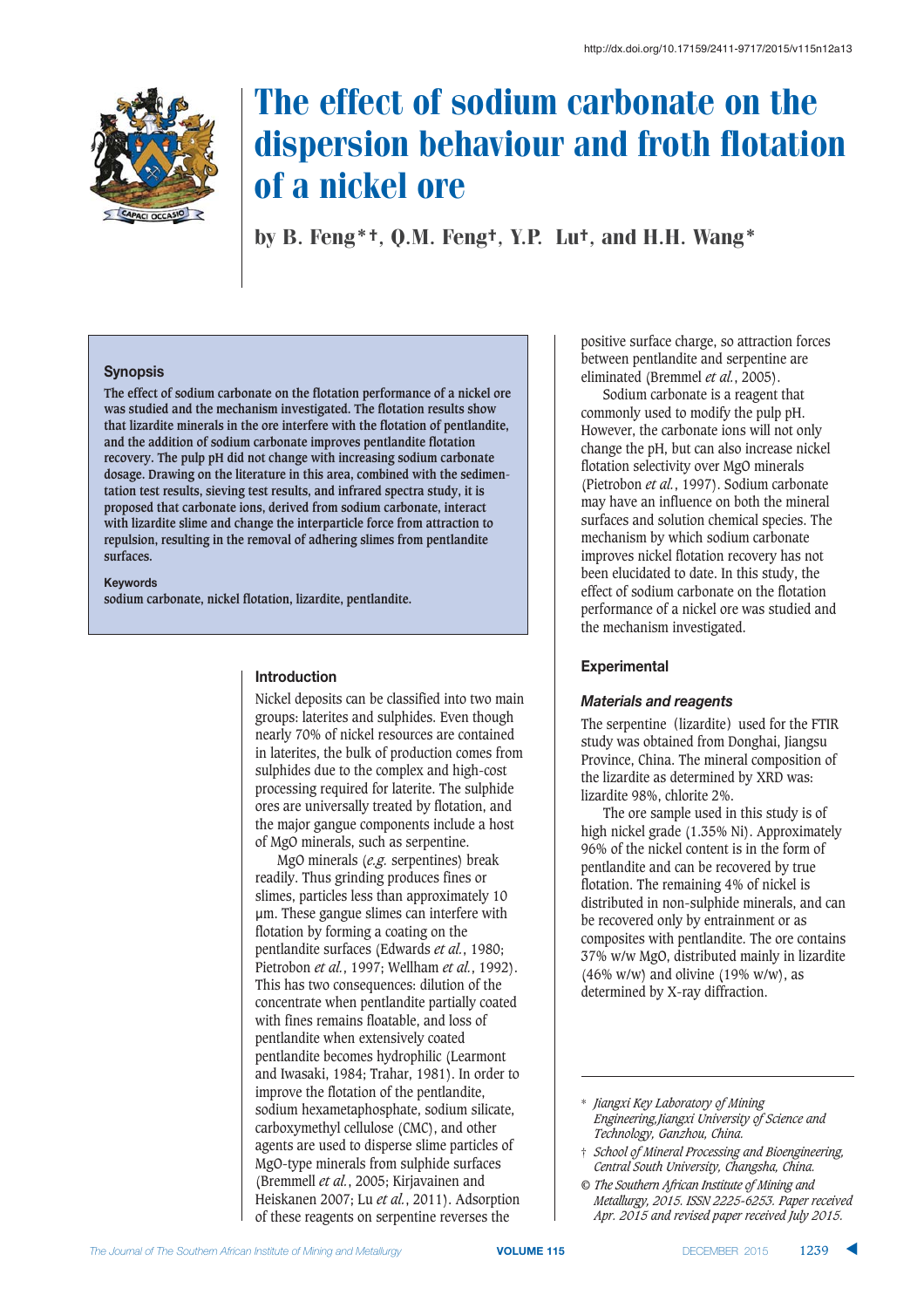# The effect of sodium carbonate on the dispersion behaviour and froth flotation of a nickel ore

PAX (potassium amyl xanthate) and MIBC (methyl isobutyl carbinol) were used as collector and frother respectively. All the reagents used in this study were of analytical grade.

#### <u>Methods</u>

#### Grinding

Ore samples were crushed to -2 mm, riffled into representative samples of 500 g, purged with nitrogen, and frozen during storage. For each flotation experiment, samples were ground in a mild steel rod mill to a *P*<sup>70</sup> of 74 μm. Sodium carbonate was added at the grinding stage.

#### **Flotation**

The flotation tests were performed in a XFD-63 flotation cell (self-aeration) with a flotation volume of 1.5 L, using an agitation speed of 2800 r/min. The solid concentration in the flotation cell was 35% by weight. The pulp pH was maintained at 9 owing to the buffer effect of the minerals within the pulp. During the conditioning, collector (150 g/t) and frother (30 g/t) were added and conditioned for 5 minutes respectively to allow for collector and frother adsorption. After conditioning, flotation was started with the injection of air into the flotation cell. The air flow rate was maintained at 0.1 Nm3/h, monitored with a flow meter. Flotation was performed for 15 minutes and five concentrates were collected after cumulative times of 1, 3, 6, 10, and 15 minutes (Feng *et al.*, 2012).

#### Sedimentation test

To study the effect of sodium carbonate on the settling behaviour of the pulp, sedimentation tests were performed. Ore samples were ground to a *P*<sup>70</sup> of 74 μm. Sodium carbonate was added at the grinding stage when needed. 100 ml aliquots of ground pulp were transferred to a 100 ml measuring cylinder, and the height of the upper clear layer recorded at fixed times.

#### Sieving test

The floatability of pentlandite depends on the amount of slimes on its surface. To study the effect of sodium carbonate on the amount of slimes removed from the surfaces of coarse sulphide particles, sieving tests were performed. Pulps were sampled from the flotation cell before and after the addition of sodium carbonate and sieved to remove -75 μm particles. The particle size distribution of the  $+75$  um pulp samples was measured using a Malvern Master Sizer X (using tap water as a carrier for the measurements). The samples were measured after sonication (in a sonication bath attached to the Malvern Master Sizer X) for 4 minutes at the maximum sonication intensity (Chen *et al.*, 1999a, 1999b). Portions of the +75 μm samples were treated by sonication and re-sieved at 75 μm, and the -75 μm particles collected for XRD analysis.

#### FTIR study

In order to study the interaction of carbonate with lizardite, the IR (infrared) spectra of lizardite before and after sodium carbonate treatment were measured using a Nexus 670 series Fourier transform infrared spectrometer in the range 4000– 350 cm−1. For the analysis of pure sodium carbonate or lizardite, a 20 mg sample was added to 200 mg KBr, for a concentration of approximately 10 wt%. To test the infrared spectra of lizardite treated with sodium carbonate, 0.5 g

samples of pure lizardite were individually suspended in 200 ml of sodium carbonate solution for 5 minutes. The pulps were then centrifuged and washed at least three times with distilled water and dried in a vacuum oven at 40°C. The infrared spectra were obtained as for the pure lizardite sample.

#### **Results and discussion**

The ore contained a large amount of lizardite slimes after grinding. The slimes interfered with the pentlandite flotation by adsorbing onto its surface. In the past, the concentrator used carboxymethyl cellulose to disperse and depress the slime. Sodium carbonate is a reagent that is commonly used to modify the pulp pH, and it can also be used to precipitate metal ions and disperse slime. To further improve the flotation recovery of pentlandite, sodium carbonate was considered as a dispersing agent on the basis of the original reagent regime.

The effect of sodium carbonate on the recovery and grade of the nickel ore is shown in Figure 1, and the effect of flotation time on the recovery with different sodium carbonate dosages is shown in Figure 2. The flotation results indicate that the addition of 5 kg/t sodium carbonate increased the nickel recovery from 82% to 90%, while the Ni grade did not change.

To study the mechanism by which sodium carbonate increased the flotation recovery of pentlandite, the effect of sodium carbonate on the settling behaviour of the nickel ore was investigated. The results (Figure 3) show that the addition of sodium carbonate reduced the settling velocity of the nickel ore, indicating that sodium carbonate has a dispersion effect on the pulp.

The effect of sodium carbonate on surface cleaning of the coarse particlea was investigated by the sieving tests and the results are shown in Figure 4. Pulps were sampled from the flotation cell before and after the addition of sodium carbonate and sieved at 75 μm to remove -75 μm particles. Ideally, no particles less than 75 μm should remain in the +75 μm fraction after sieving, unless those particles are adhering to the +75 μm coarse particles through slime coating. Thus, the change of size distribution of the fines (–75 μm fraction) in the +75 μm sample after the addition of



**!2&\*045% #,,4+/ 3, .3)2\*'5+-0"31-/45)3.-&4531 12+4( 04+340 -1)**  $grade$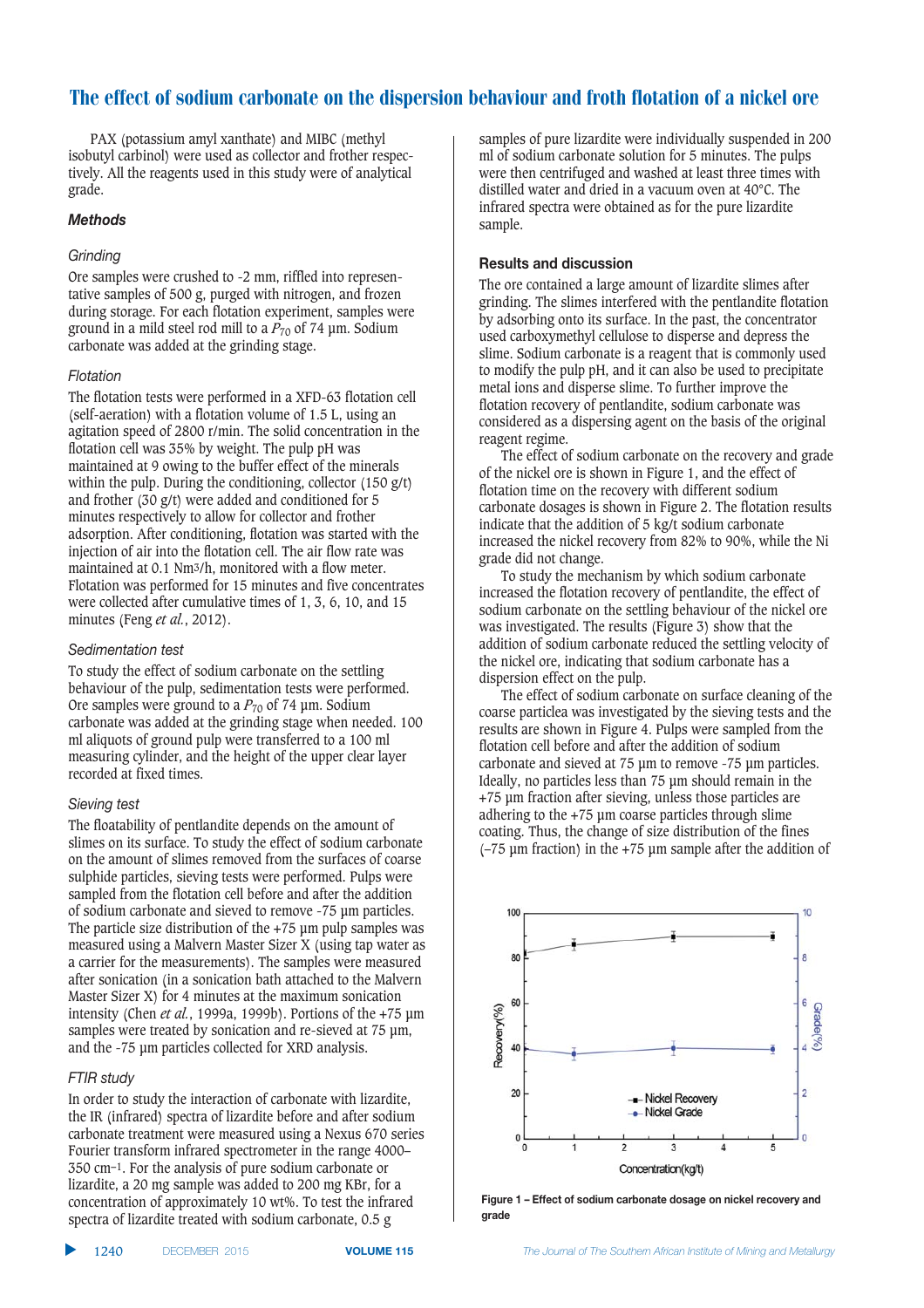# The effect of sodium carbonate on the dispersion behaviour and froth flotation of a nickel ore



Figure 2 – Nickel recovery as a function of flotation time at different  $$$ **sodium carbonate dosages** 



Figure 3 - Effect of sodium carbonate on settling behaviour of the nickel  $\frac{1}{2}$ **sulphide** ore

sodium carbonate can be used to indicate the change in the amount of slimes on the coarse particle surfaces.

The results show that the amount of slimes removed from the surfaces of the coarse particles increased with increasing sodium carbonate dosage, and the coarse particle surfaces were free of particles less than 4 μm in size when 5 kg/t sodium carbonate was used. This shows that sodium carbonate is effective in assisting the removal of adhering slime particles from pentlandite surfaces.

The mineral composition of the slimes removed from large particles was investigated using XRD analysis. The results (Figure 5) suggest that the slimes attached to the surfaces of large particles were mainly lizardite, chlorite, and talc. The magnesium silicate gangue minerals are soft and more easily broken than the sulphide minerals in the grinding and conditioning processes. Thus the slimes consisted mainly of magnesium silicate gangue minerals.

The pH of the pulp after the addition of sodium carbonate is shown in Figure 6. The pulp pH remained essentially constant with the increase of sodium carbonate concentration. This result shows that sodium carbonate does not play a role in modifying the pulp pH.

The pH regulators are divided in two main groups: reagents that produce hydroxyl (OH- ) by dissociation and



**2** Eigure 4 – Size distribution of fines in the +75 µm sample (there is no  $+18 \mu m$  fraction)



**12** Eigure 5 - Mineral composition of slimes

reagents which form OH- by hydrolysis. Sodium carbonate belongs to the latter group. Equations [1]-[3] show hydrolysis of carbonate. The ore contains 46% lizardite (w/w), which will consume carbonate; thus, there will not be sufficient carbonate ions left in the pulp to alter the pH.

$$
Na_2CO_3 \rightarrow 2Na + CO_3^{2-}
$$
 [1]

$$
CO32 + H2O→HCO3- + OH-
$$
 [2]

$$
HCO_3 + H_2O \rightarrow H_2CO_3 + OH^-
$$
 [3]

In a previous study, it was demonstrated that sodium carbonate can effectively disperse lizardite and pyrite, improving the flotation performance of pyrite, which is depressed by lizardite (Feng and Luo, 2013). In order to study how the carbonate interacted with the lizardite surface, the IR (infrared) spectra were measured, and the results are shown in Figure 7. The IR spectrum of lizardite shows a peak at 3686.3 cm-1 due to external Mg-OH stretching vibration, and the adsorption band of 984.6 cm-1 is assigned to stretching vibration of Si-O. The peaks at 580 cm−1 and 443.6 cm−1 corresponding to deformation of the Mg-OH bond and shear vibration of Mg-OH, respectively. The IR spectrum of sodium carbonate has a strong adsorption peak at 1441.5 cm−1, and